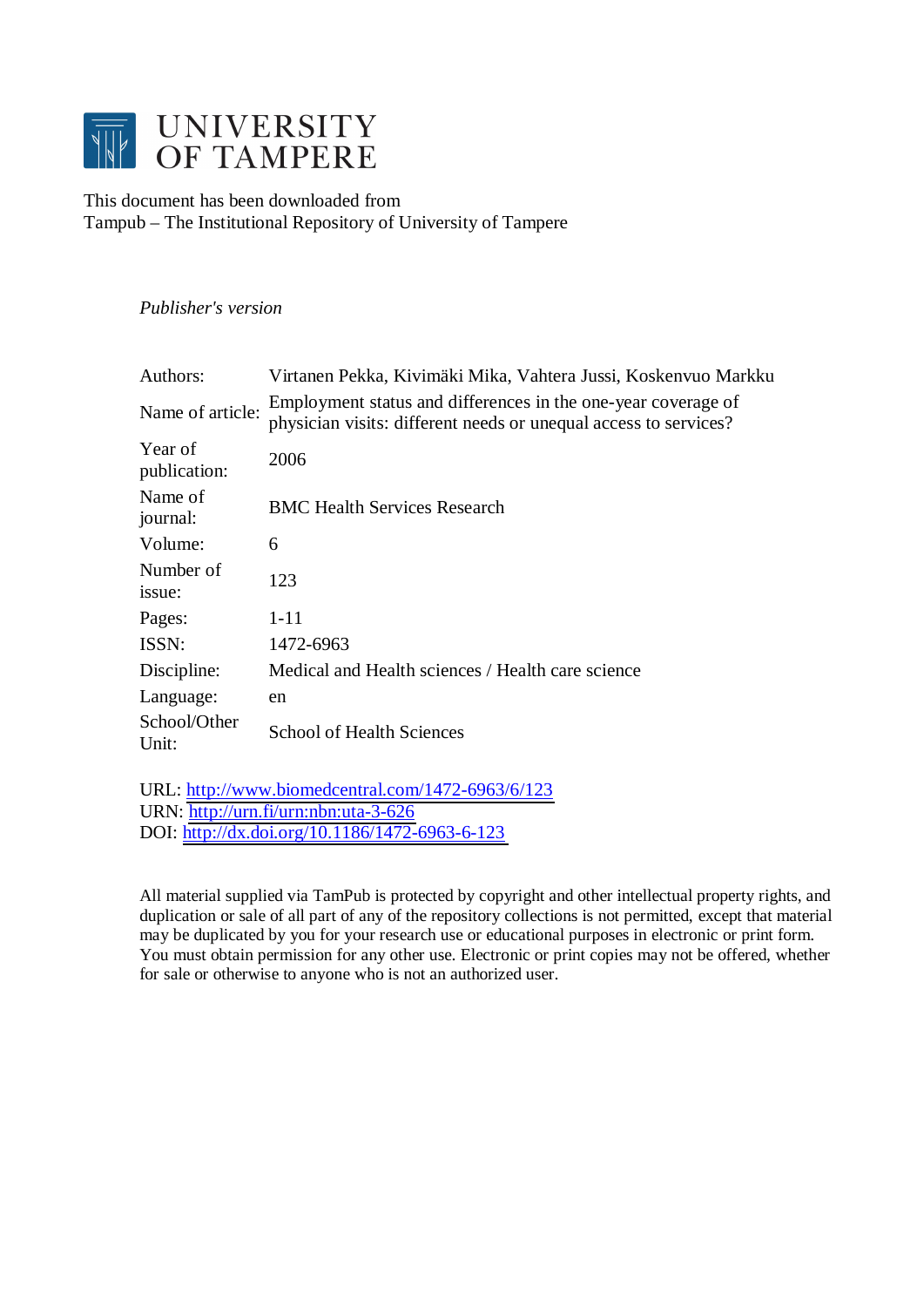## Research article **[Open Access](http://www.biomedcentral.com/info/about/charter/)**

**[BioMed](http://www.biomedcentral.com/)** Central

# **Employment status and differences in the one-year coverage of physician visits: different needs or unequal access to services?** Pekka Virtanen\*<sup>1,2</sup>, Mika Kivimäki<sup>3,4</sup>, Jussi Vahtera<sup>5</sup> and Markku Koskenvuo<sup>6</sup>

Address: 1School of Public Health, University of Tampere, Tampere, Finland, 2Department of General Practice, Pirkanmaa Hospital District, Tampere, Finland, 3Department of Psychology, University of Helsinki, Helsinki, Finland, 4The Finnish Institute of Occupational Health, Helsinki, Finland, <sup>5</sup>The Finnish Institute of Occupational Health, Turku, Finland and <sup>6</sup>Department of Public Health, University of Helsinki, Helsinki, Finland

Email: Pekka Virtanen\* - pekka.j.virtanen@uta.fi; Mika Kivimäki - mika.kivimaki@ttl.fi; Jussi Vahtera - jussi.vahtera@ttl.fi; Markku Koskenvuo - markku.koskenvuo@pp.inet.fi

\* Corresponding author

Published: 02 October 2006

*BMC Health Services Research* 2006, **6**:123 doi:10.1186/1472-6963-6-123

[This article is available from: http://www.biomedcentral.com/1472-6963/6/123](http://www.biomedcentral.com/1472-6963/6/123)

© 2006 Virtanen et al; licensee BioMed Central Ltd.

This is an Open Access article distributed under the terms of the Creative Commons Attribution License [\(http://creativecommons.org/licenses/by/2.0\)](http://creativecommons.org/licenses/by/2.0), which permits unrestricted use, distribution, and reproduction in any medium, provided the original work is properly cited.

Received: 24 January 2006 Accepted: 02 October 2006

### **Abstract**

**Background:** The dichotomy employed vs. unemployed is still a relevant, but rather crude measure of status in current labour markets. Also, studies concerning the association of employment status with health have to specify the type of the employment as well as the characteristics of the unemployment. This study aims to reveal differences and potential inequalities in physician visits among seven groups in the core-periphery structures of the labour markets.

**Methods:** A total of 16 000 Finns responded to a postal survey in 2003. Their visits to physicians in public primary health care, occupational health care, private health services, hospital outpatient clinics and dental care services during previous year were measured as indicators of service utilisation. Participants were classified as employees having a permanent or fixed-term and full-time or part-time contract and as those experiencing short-term, prolonged or long-term unemployment. Differences in the one-year coverage of physician visits between these groups of employees were analysed using logistic regression analyses where differences in the need for services were controlled for by including demographics and self-rated health assessments in the models.

**Results:** Permanently employed respondents had visited a physician most often, and the need-adjusted regression models showed significantly lower odds ratios for a visit among fixed-term employees (OR 0.65, 95% CI 0.53–0.81) and in particular among the long-term unemployed (OR 0.21, 95% CI 0.14–0.31). A stratified analysis according to health care sector showed the lowest odds ratios in occupational health care and private physicians (ORs between 0.05 and 0.73) and also low odds ratios for dentists (ORs between 0.45 and 0.91), whereas visits to public primary health care were more common among nonpermanent employees and the unemployed (ORs between 1.46 and 2.39).

**Conclusion:** The use of physician services varies according to labour market status, being relatively low among the non-permanently employed and the unemployed. This underuse is emphasised when clinical need is taken into account. The main reasons for the variance evidently lie in the structures of the Finnish health service system. The result may indicate non-optimal health care of the population on the periphery of the labour market, but it may also reflect the importance of employment status as a context for need and the decision to visit a physician.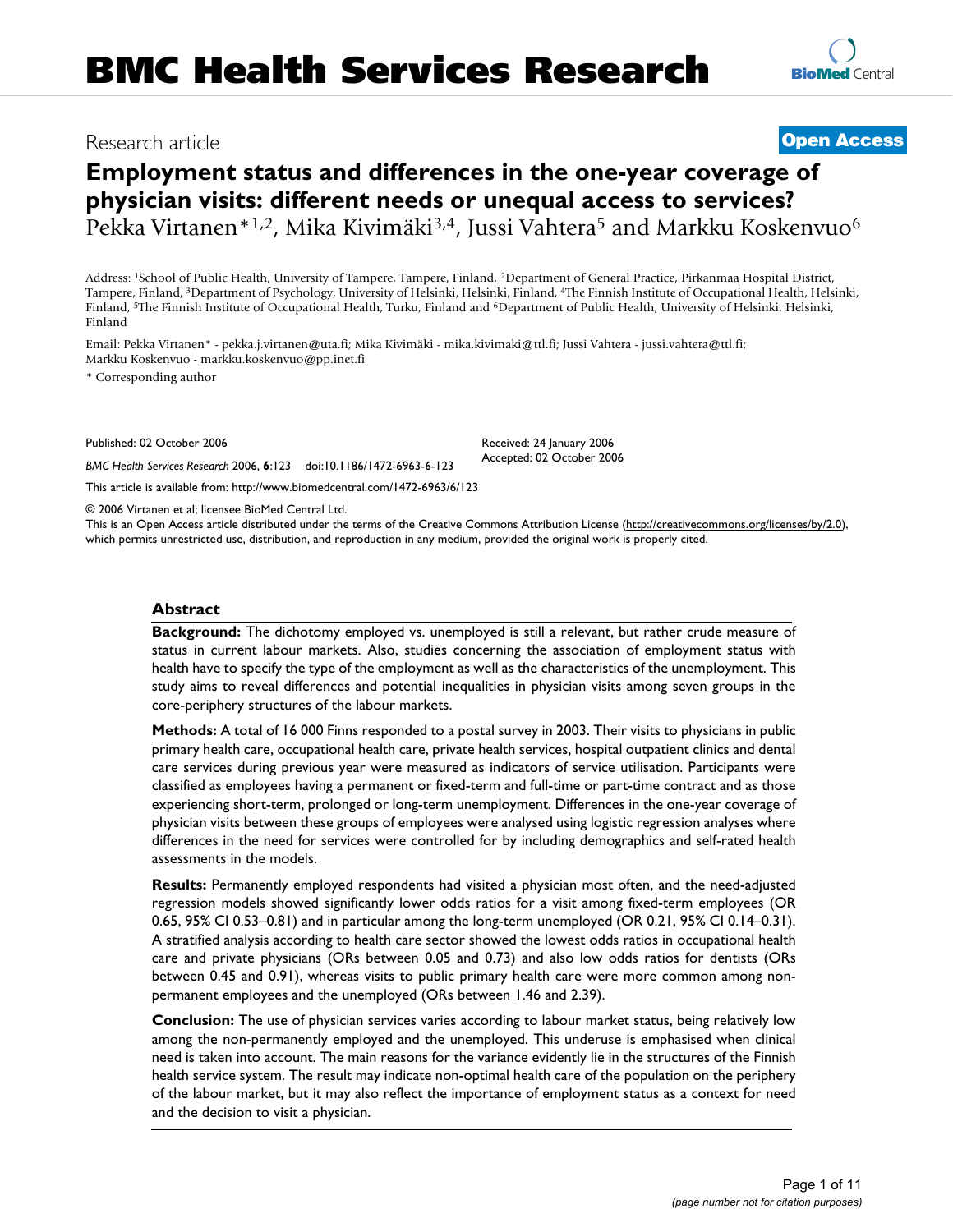### **Background**

Differences in the use of health services may reflect differences in health and clinical needs, but they may also reflect differences in access to these services. In terms of health policy, the identification of population level differences in access to health services is particularly important in that it indicates groups towards whom interventions should be targeted. The present study examines the use of health services with the aim of revealing potential inequalities in access among population groups defined by their labour market status.

Research into the associations of the major 'atypical' status – in other words unemployment – with health service contacts has a long tradition. One series of studies consists of follow-ups centred around factory closures. In a Danish study [1] hospital admissions decreased among the group studied and increased in the permanently employed control group after the closure of a shipyard. On the other hand, a factory closure in England led to increased visits to general practitioners [2]. In Austria, Studnicka et al. [3] also found increased utilisation of services, such as selftreatment, physician visits or hospital care, in those who were unemployed one year after the closure. However, the association turned out to be non-significant when adjusted for both psychological and physical health. A Finnish follow-up study of the long-term unemployed demonstrated a higher visit rate to primary health care services during a six month re-employment period than during the period of unemployment that preceded this [4].

Another series of studies consists of comparisons between unemployed and employed populations. An Austrian survey [5] found that the rate of GP consultations during the previous year was higher among the unemployed than among employed respondents, and specialist consultations were more frequent among unemployed women. In Canada the unemployed used more physicians' services both during the 1970s (as measured in visits and telephone consultations [6]) and during the 1980s (as measured from records of in-patient hospital admissions and ambulatory physician contacts [7]). According to a British study [8] unemployed men consulted general practitioners more often, even after adjustment for self-reported longstanding illness. In Finland the unemployed visited public primary health care more often, but private physicians, occupational health care and dental care less often [9].

Most of the research reviewed above is based on data from the 1970s and the 1980s. The results may be outdated because of changes that have taken place during the 1990s in health care financing and delivery arrangements. These changes may have facilitated or created obstacles to the

unemployed regarding entry to health services. Their access to these services may be less easy as a result of exclusion from employment-related insurance systems, lower levels of income or lack of workplace-based occupational health care. On the other hand, new employment policy measures may include novel ways of providing health services to the unemployed.

A second and potentially more important reason for repeating and refining the research on employment status and the use of health services are the changes that have taken place in the labour markets of Western countries since the 1980s. Increased flexibility [10-12] has led to more diverse employment arrangements, and the spectrum of unemployment ranges from a 'buffer work force' with underemployment and occasional unemployment episodes to a 'hard core' of long-term unemployed with poor prospects of re-employment on the open labour market. The traditional dichotomy of employed versus unemployed is still relevant, but it is rather crude and may mask potential differences in service use. A more detailed specification and breakdown of the core-periphery structure of the labour market is necessary when studying the relationships of employment status with health [13] and, in addition, the use of and access to health services.

Thirdly, there is need to explicate the dual nature of service use. A study should distinguish between clientship as an indicator of a health problem and clientship as an indicator of features of a particular health care system. The problems in measuring differences and changes in health status using health care contacts were emphasised by Kasl, Gore & Kobb back in 1975 with their seminal study of factory closure [14]. They found no consistent associations between the phases of job loss and the re-employment process and the number of days on which a doctor was consulted, thus concluding that, in the absence of serious medical difficulties, this measure seemed to be sensitive to aspects of the social environment, while the relationship to perceptions of health was rather weak. The complexity of individuals' decisions to seek care and the pathways by which they arrive at medical facilities were also emphasised in Bartley and Fagin's [15] comments on the results of Danish shipyard workers' hospital admissions [1]. In accordance with this view, Studnicka & Schreiber [5] interpreted their findings, regarding the absence of differences in the utilisation of health services between the employed and the unemployed, in the contexts of disturbed doctorpatient relations and the changed significance of the sick role during unemployment.

The theoretical framework and methodology of this study was adopted from research on socioeconomic health inequalities. Quantitative description of differences between population groups implies that the economic and politi-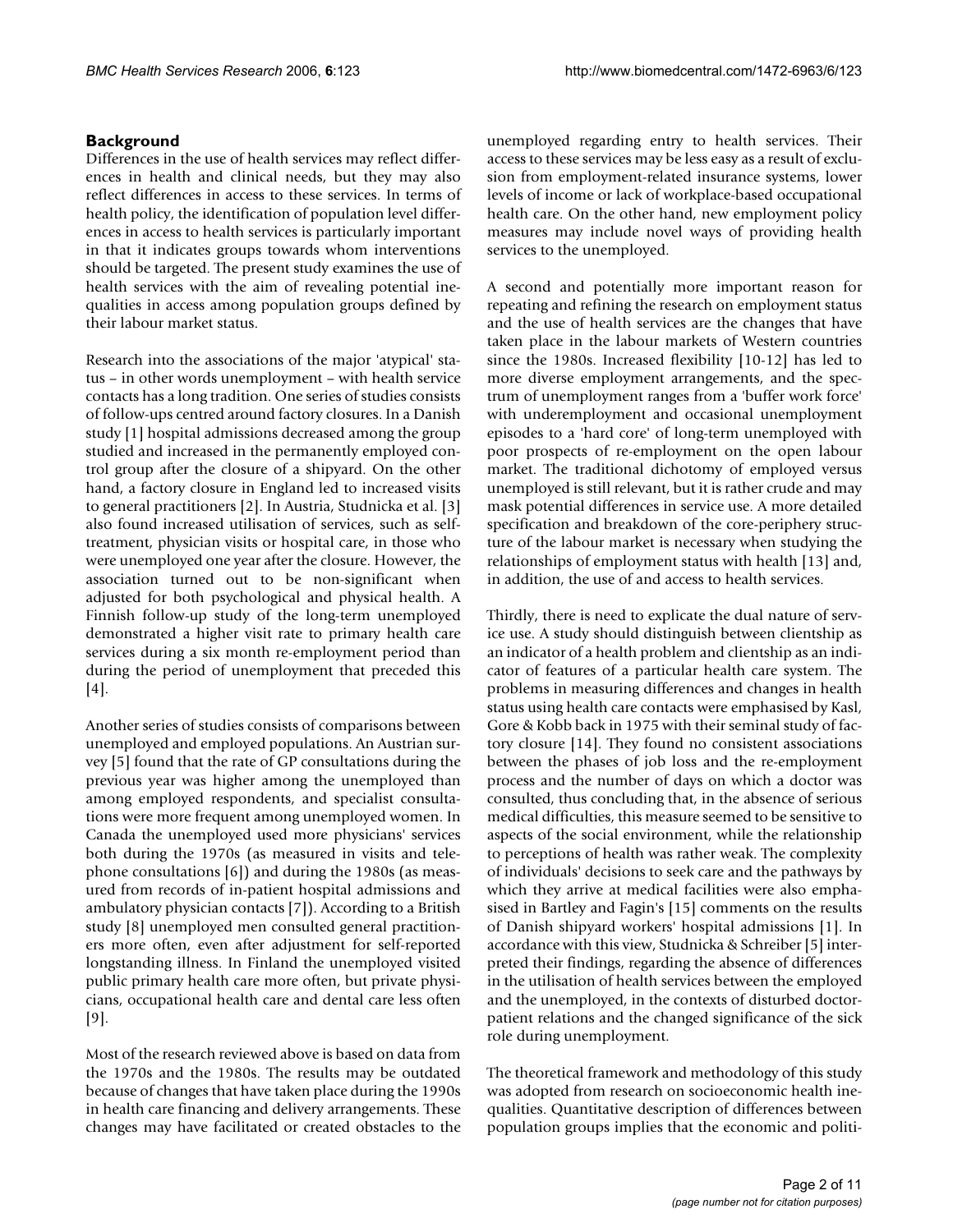cal structures of a society create social divisions, classes, hierarchies, antagonisms and conflicts that produce and reproduce health inequalities. According to radical versions of conflict theory, these elements of domination and repression are also inherent in the health service systems. However, while assuming that the policies of the welfare state contribute to health inequalities, conflict theory in fact assumes that the regime in general and the health services in particular can be organised with an eye to reducing inequalities. For this reason it is important to note the country of a particular study, as we have done above. Inconsistent results in the cited research may be due, at least partly, to differences in health service systems between nations.

The patterns of health service use among various non-permanent employees and among subgroups of the unemployed have been hitherto neglected in health service research, in spite of the fact that studies have linked health differences to labour market status [13]. In this study we aim to assess the extent to which the differences in the use of health services among permanent employees, fixedterm employees, part-time employees, the short-term unemployed and the long-term unemployed are not explained by variations in medical needs or by the needs associated with other socio-demographic characteristics.

### **Methods**

### *The setting of the study: Finland's health care system and labour market*

Finnish public primary health care is provided by municipal health centres. There is also a relatively large private sector, as well as a legislation-based occupational health service system which is, when compared internationally, exceptionally large, covering most employed citizens. Finland's working age population (about 3.3 million) make about 10 million primary health care visits per year, about half of which take place in health centres, one quarter in occupational health care and one quarter in the private sector. Occupational health services are free, whereas fixed fees are charged for visits to health centres, and in the private sector, the prices are market dependent with fixed compensation provided by universal sickness insurance. Moreover, about 4 million visits take place in hospital outpatient clinics. Dental services are offered by municipal health centres, but the supply is insufficient, and the use of private dentists is common.

The income-related inequality in the use of physicians' services, both in terms of GP visits and specialist visits, is in Finland the highest in Europe [16]. The reasons for this lie in the structures and financing of the service organisation as outlined above. At the same time, there are large inequalities in the distribution of labour. The internationally high unemployment figures have their roots in the exceptionally deep depression that hit Finland at the beginning of the 1990s, and the proportion of fixed-term employees in one of the highest among the EU countries. These features of Finnish health care and Finnish labour markets provide good reason for detailed studies concerning the use of ambulatory health services in relation to employment status.

### *Participants*

The Health and Social Support Project (HeSSup) is a longitudinal study on a population sample representative of the Finnish population of four age groups: 20–24, 30–34, 40–44 and 50–54. The study was launched in 1998 with a postal questionnaire that yielded, with a response rate of 40%, 21 101 participants [13]. The second phase questionnaire was posted in 2003 to those participants who could be found in the population register  $(n = 19950)$ . The present study is based on the responses obtained from this follow-up survey ( $n = 16000$ , response rate of the eligible cohort 80.2%). After excluding respondents who were not working or seeking a job such as students, retired people, or housewives  $(n = 3 373)$ , the employed participants were classified into those having a permanent or a fixed-term employment contract and those working fulltime or part-time (less than 20 hours weekly), while the unemployed respondents were classified into those receiving earnings-related compensation which is paid for the first 500 unemployment days (short-term unemployment) and those receiving the basic compensation paid after 500 days. The last group was further split on the basis of the employment status they reported during the first phase survey in 1998: the situation of participants who had received unemployment compensation was defined as long-term unemployment, while the situation of those who had not received compensation five years ago was defined as prolonged unemployment.

### *Measures*

The survey included a question inquiring whether respondents had visited – "because of illness, symptoms or other problems" – a physician in a public health centre, occupational health care, the private sector, a hospital outpatient clinic or in dental services during the previous twelve months. Answering options were no visits, 1 visit, 2–4 visits or over 4 visits. Utilisation of the services was expressed as coverage, or as a percentage of respondents with one or more visits.

In order to show potential inequalities in service utilisation it is necessary to control for actual health and consequent 'medical need' of health care [17]. There are several ways to assess this need, but the most commonly used are perceived health and reported illnesses [17-20]. In this study perceived health was measured with the five-class variable of self-rated health (good, fairly good, average,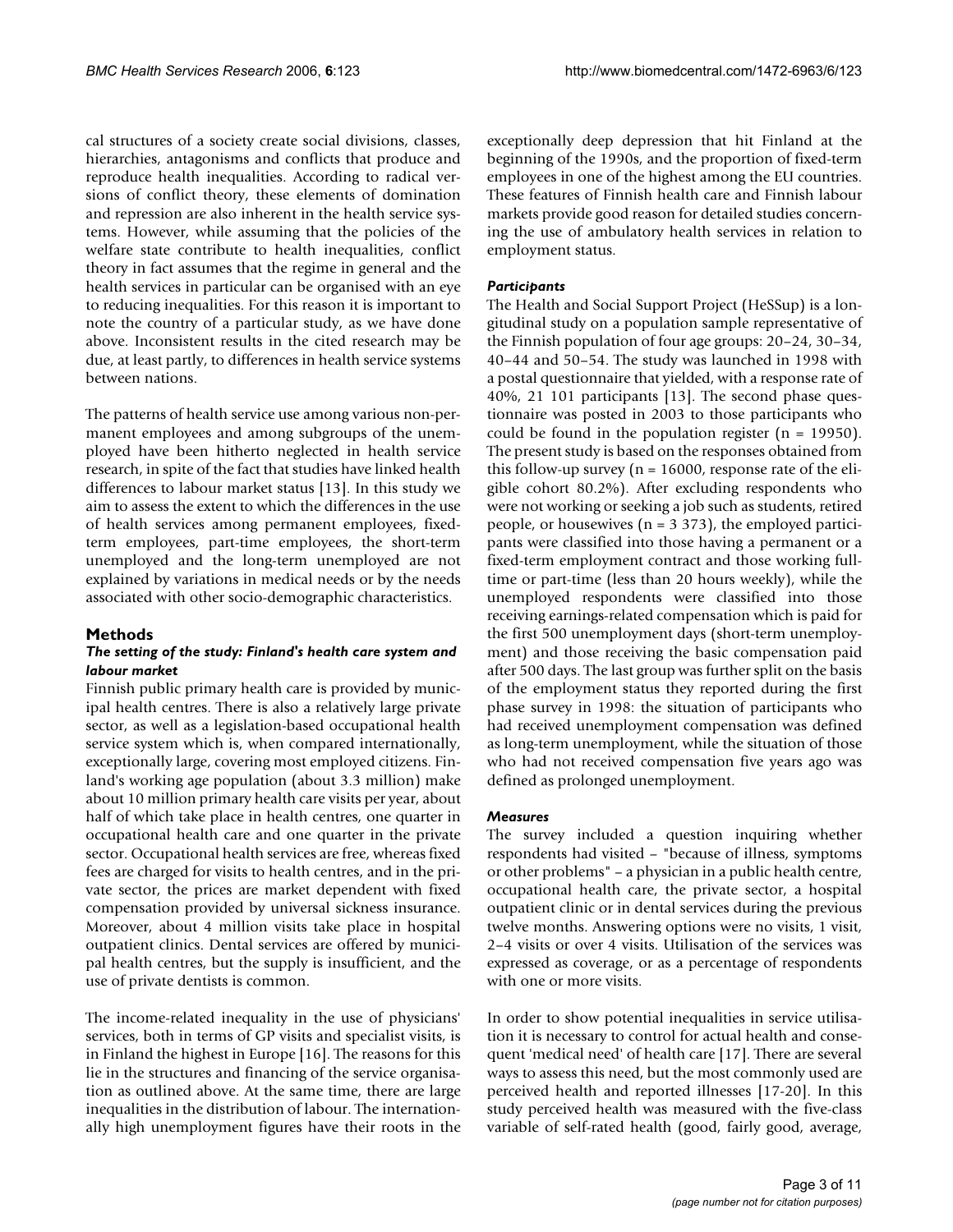|                       | Labour market status                               |                                                   |                                                   |                                                  |                                        |                                       |                                       |  |
|-----------------------|----------------------------------------------------|---------------------------------------------------|---------------------------------------------------|--------------------------------------------------|----------------------------------------|---------------------------------------|---------------------------------------|--|
|                       | Employed,<br>permanent,<br>full-time<br>$N = 9306$ | Employed,<br>permanent,<br>part-time<br>$N = 483$ | Employed, fixed-<br>term, full-time<br>$N = 1418$ | Employed, fixed-<br>term, part-time<br>$N = 316$ | Unemployed,<br>short-term<br>$N = 683$ | Unemployed,<br>prolonged<br>$N = 222$ | Unemployed,<br>long-term<br>$N = 199$ |  |
| Gender                |                                                    |                                                   |                                                   |                                                  |                                        |                                       |                                       |  |
| Women                 | 5180 (56)                                          | 414(86)                                           | 1013(72)                                          | 242 (77)                                         | 446 (65)                               | 140(63)                               | 85 (43)                               |  |
| Men                   | 4118(44)                                           | 68 (14)                                           | 404 (28)                                          | 74 (23)                                          | 236 (35)                               | 82 (37)                               | 114(57)                               |  |
| Age group             |                                                    |                                                   |                                                   |                                                  |                                        |                                       |                                       |  |
| $25 - 29$             | 1627(18)                                           | 101(21)                                           | 745 (53)                                          | 123(40)                                          | 91(13)                                 | 84 (38)                               | 23(12)                                |  |
| $35 - 39$             | 2349 (25)                                          | 149(31)                                           | 345 (24)                                          | 69 (22)                                          | 108(16)                                | 48 (22)                               | 43 (22)                               |  |
| $45 - 49$             | 2996 (32)                                          | 114(24)                                           | 202 (14)                                          | 70 (22)                                          | 115(17)                                | 35(16)                                | 67 (34)                               |  |
| $55 - 59$             | 2300 (25)                                          | 118(25)                                           | 124(9)                                            | 54 (17)                                          | 364 (54)                               | 53 (24)                               | 64 (33)                               |  |
| Further education     |                                                    |                                                   |                                                   |                                                  |                                        |                                       |                                       |  |
| None                  | 2029 (22)                                          | 154(33)                                           | 455 (33)                                          | 137(44)                                          | 274 (42)                               | 92 (43)                               | 99 (51)                               |  |
| Vocational school     | 2149(24)                                           | 105(23)                                           | 252(18)                                           | 59 (19)                                          | 166(25)                                | 60(28)                                | 60(31)                                |  |
| College               | 3452 (38)                                          | 166(36)                                           | 419(31)                                           | 83 (27)                                          | 81(27)                                 | 54 (25)                               | 29(15)                                |  |
| University            | 1453(16)                                           | 36(8)                                             | 249 (18)                                          | 30(10)                                           | 40(6)                                  | 9(4)                                  | 7(4)                                  |  |
| Self-rated health     |                                                    |                                                   |                                                   |                                                  |                                        |                                       |                                       |  |
| Optimal               | 7595 (82)                                          | 353 (74)                                          | 1243 (88)                                         | 235 (75)                                         | 442 (65)                               | 143 (64)                              | 103(52)                               |  |
| Non-optimal           | 2640 (18)                                          | 126(26)                                           | 166(12)                                           | 77 (25)                                          | 240 (35)                               | 79 (36)                               | 95 (48)                               |  |
| <b>Breathlessness</b> |                                                    |                                                   |                                                   |                                                  |                                        |                                       |                                       |  |
| <b>No</b>             | 6473 (70)                                          | 293(61)                                           | 1002(71)                                          | 201(65)                                          | 391 (57)                               | 132 (60)                              | 101(51)                               |  |
| Yes                   | 2751 (30)                                          | 188 (39)                                          | 407 (29)                                          | 108(35)                                          | 290 (43)                               | 89 (40)                               | 98 (49)                               |  |
| Depression            |                                                    |                                                   |                                                   |                                                  |                                        |                                       |                                       |  |
| <b>No</b>             | 7550 (83)                                          | 353 (75)                                          | 1174(84)                                          | 232 (75)                                         | 490 (73)                               | 122(57)                               | 103(55)                               |  |
| Yes                   | 1582(17)                                           | 118(25)                                           | 224(16)                                           | 78 (25)                                          | 179(27)                                | 91(43)                                | 86 (45)                               |  |
| Disease (1)           |                                                    |                                                   |                                                   |                                                  |                                        |                                       |                                       |  |
| None                  | 5362 (47)                                          | 226 (37)                                          | 938 (54)                                          | 158 (42)                                         | 250 (32)                               | 92 (36)                               | 64 (9)                                |  |
| One or more           | 5955 (53)                                          | 381 (63)                                          | 782 (46)                                          | 218(58)                                          | 538 (68)                               | 161(64)                               | 159(71)                               |  |
| Cardiorespiratory     | 2234 (20)                                          | 154(25)                                           | 281 (16)                                          | 85(23)                                           | 227 (29)                               | 65 (26)                               | 73 (33)                               |  |
| Musculoskeletal       | 2885 (26)                                          | 186(31)                                           | 278 (16)                                          | 87(23)                                           | 265(34)                                | 70 (28)                               | 68 (30)                               |  |

**Table 1: Number (per cent) of participants according to labour market status and background variables.**

(1) Self-reported disease diagnosed by a physician.

fairly poor or poor), the occurrence of breathlessness (yes/ no according to the NYHA classification), and also according to the incidence of depression (yes/no as assessed with the 21-item version of Beck's Depression Inventory [21] using a score of 10 as the cut-off point). Diseases diagnosed by a physician were measured with a checklist (yes/ no) of common conditions including cardiovascular problems (hypertension, angina, myocardial infarction or stroke), respiratory ailments (asthma or chronic obstructive bronchitis), musculoskeletal diseases (sciatica, rheumatoid arthritis, osteoarthritis, fibromyalgia), mental disorders (depression, panic disorder or some other mental illness), and other diseases (diabetes, coeliac disease, liver disease, renal disease, epilepsy, other neurological disease, cancer, other severe disease).

### *Data analysis*

We chose permanent full-time employees as the reference group and used binary logistic regression analyses to obtain odds ratios for at least one physician visit according to employment status. Perceived health and reported diseases (dichotomous variables measuring any disease, cardiorespiratory disease and musculoskeletal disease) were used to control for medical need. Gender, age and level of education (no vocational education, vocational school, college, university) were controlled for as background factors.

### **Results**

The characteristics of the respondents are presented in Table 1. There were more women than men among the employed, in particular among part-time and fixed-term employees. Fixed-term full-time employees were the youngest. Long-term unemployment was more common among men. As expected, the unemployed were poorly educated and their health was poor. More than half of the short-term unemployed were in the 55–59 age group. The reason for this is the unemployment pension, in other words the earnings-related compensation with unlimited duration, to which this age group is entitled. Thus, the group consisted partly of 'voluntary long-term unemployed' and only partly of short-term unemployed who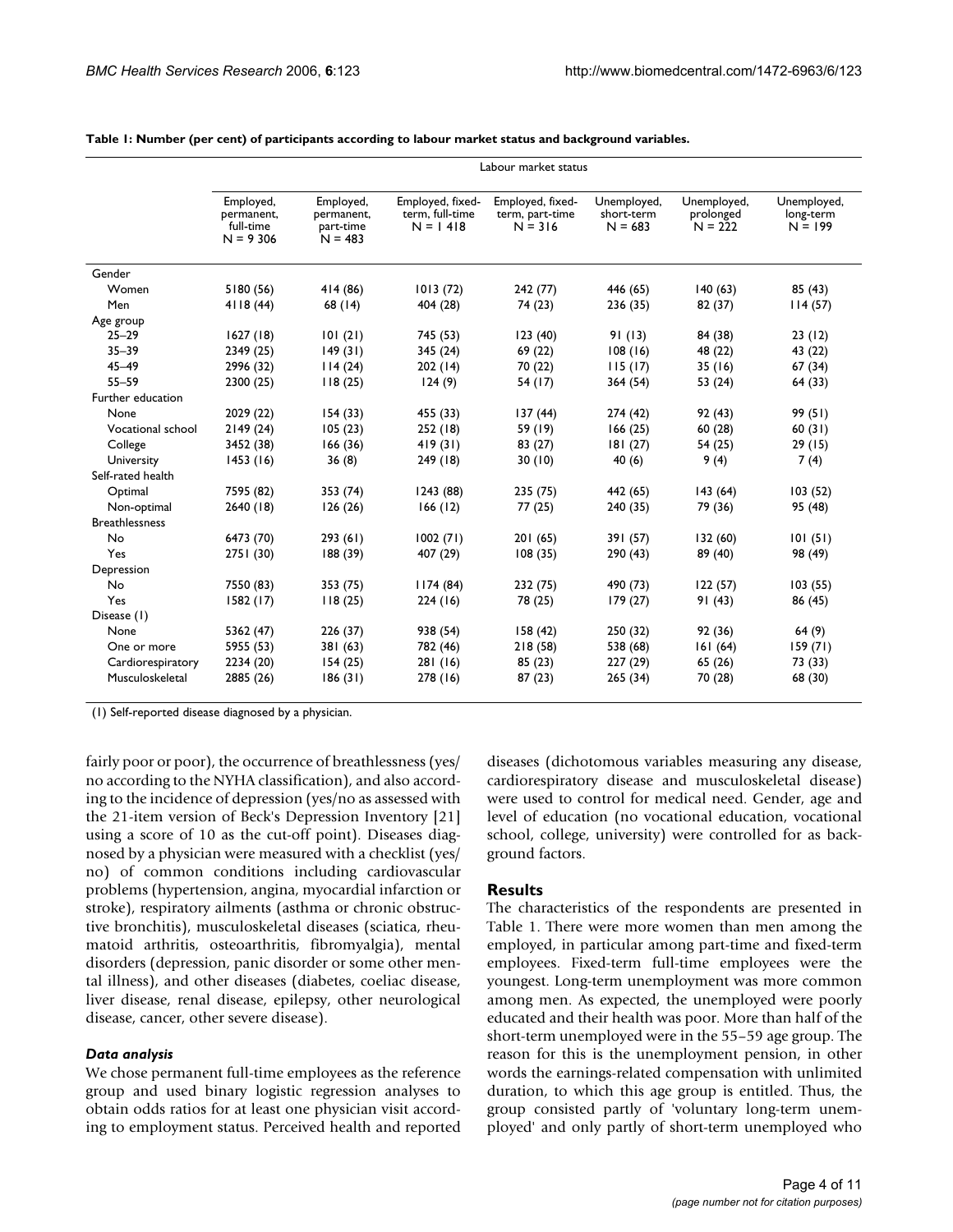| None<br>$2 - 4$<br>$\mathbf{I}$<br>over 4<br>Intensity (1)<br>Public health centre<br>Employed<br>Permanent full-time<br>57%<br>23%<br>18%<br>3%<br>0.91<br>41%<br>30%<br>23%<br>6%<br>1.33<br>Permanent part-time<br>4%<br>46%<br>27%<br>24%<br>1.18<br>Fixed-term full-time<br>5%<br>26%<br>31%<br>Fixed-term part-time<br>38%<br>1.52<br>Unemployed<br>32%<br>28%<br>33%<br>7%<br>1.69<br>Short-term<br>9%<br>31%<br>31%<br>29%<br>1.71<br>Prolonged<br>38%<br>18%<br>31%<br>13%<br>1.94<br>Long-term<br>Employed<br>Private physician<br>Permanent full-time<br>23%<br>13%<br>2%<br>0.73<br>63%<br>22%<br>3%<br>0.80<br>62%<br>14%<br>Permanent part-time<br>70%<br>18%<br>11%<br>1%<br>0.61<br>Fixed-term full-time<br>71%<br>19%<br>9%<br>1%<br>0.54<br>Fixed-term part-time<br>Unemployed<br>2%<br>73%<br>15%<br>10%<br>0.59<br>Short-term<br>75%<br>14%<br>10%<br>2%<br>0.55<br>Prolonged<br>84%<br>10%<br>6%<br>0%<br>0.29<br>Long-term<br>Occupational health care<br>Employed<br>42%<br>25%<br>27%<br>6%<br> .4 <br>Permanent full-time<br>20%<br>59%<br>15%<br>6%<br>1.03<br>Permanent part-time<br>3%<br>57%<br>22%<br>17%<br>0.94<br>Fixed-term full-time<br>7%<br>3%<br>76%<br>14%<br>0.54<br>Fixed-term part-time<br>Unemployed<br>79%<br>11%<br>8%<br>2%<br>0.47<br>Short-term<br>4%<br>2%<br>91%<br>3%<br>0.26<br>Prolonged<br>1%<br>93%<br>4%<br>3%<br>0.16<br>Long-term<br>Hospital outpatient clinic<br>Employed<br>Permanent full-time<br>74%<br>14%<br>10%<br>2%<br>0.56<br>68%<br>13%<br>14%<br>4%<br>0.80<br>Permanent part-time<br>Fixed-term full-time<br>76%<br>12%<br>9%<br>2%<br>0.53<br>70%<br>15%<br>13%<br>2%<br>0.66<br>Fixed-term part-time<br>Unemployed<br>15%<br>3%<br>0.78<br>Short-term<br>66%<br>16%<br>5%<br>64%<br>15%<br>17%<br>0.93<br>Prolonged<br>62%<br>15%<br>19%<br>5%<br>0.99<br>Long-term<br>Dental care<br>Employed<br>33%<br>36%<br>5%<br>1.47<br>26%<br>Permanent full-time<br>33%<br>28%<br>7%<br>32%<br>1.57<br>Permanent part-time<br>$5\%$<br>44%<br>30%<br>22%<br>1.22<br>Fixed-term full-time<br>18%<br>$6\%$<br>1.21<br>Fixed-term part-time<br>44%<br>32%<br>Unemployed<br>Short-term<br>36%<br>34%<br>26%<br>5%<br>1.39<br>42%<br>30%<br>23%<br>5%<br>Prolonged<br>1.30<br>51%<br>21%<br>23%<br>$6\%$<br>1.22<br>Long-term | Service provider | Labour market status | Visits during the previous twelve months |  |  |  |  |
|--------------------------------------------------------------------------------------------------------------------------------------------------------------------------------------------------------------------------------------------------------------------------------------------------------------------------------------------------------------------------------------------------------------------------------------------------------------------------------------------------------------------------------------------------------------------------------------------------------------------------------------------------------------------------------------------------------------------------------------------------------------------------------------------------------------------------------------------------------------------------------------------------------------------------------------------------------------------------------------------------------------------------------------------------------------------------------------------------------------------------------------------------------------------------------------------------------------------------------------------------------------------------------------------------------------------------------------------------------------------------------------------------------------------------------------------------------------------------------------------------------------------------------------------------------------------------------------------------------------------------------------------------------------------------------------------------------------------------------------------------------------------------------------------------------------------------------------------------------------------------------------------------------------------------------------------------------------------------------------------------------------------------------------------------------------------------------------------------------------------------------------------------------------------------------------------------------------------------------------------------------------------------------------------|------------------|----------------------|------------------------------------------|--|--|--|--|
|                                                                                                                                                                                                                                                                                                                                                                                                                                                                                                                                                                                                                                                                                                                                                                                                                                                                                                                                                                                                                                                                                                                                                                                                                                                                                                                                                                                                                                                                                                                                                                                                                                                                                                                                                                                                                                                                                                                                                                                                                                                                                                                                                                                                                                                                                            |                  |                      |                                          |  |  |  |  |
|                                                                                                                                                                                                                                                                                                                                                                                                                                                                                                                                                                                                                                                                                                                                                                                                                                                                                                                                                                                                                                                                                                                                                                                                                                                                                                                                                                                                                                                                                                                                                                                                                                                                                                                                                                                                                                                                                                                                                                                                                                                                                                                                                                                                                                                                                            |                  |                      |                                          |  |  |  |  |
|                                                                                                                                                                                                                                                                                                                                                                                                                                                                                                                                                                                                                                                                                                                                                                                                                                                                                                                                                                                                                                                                                                                                                                                                                                                                                                                                                                                                                                                                                                                                                                                                                                                                                                                                                                                                                                                                                                                                                                                                                                                                                                                                                                                                                                                                                            |                  |                      |                                          |  |  |  |  |
|                                                                                                                                                                                                                                                                                                                                                                                                                                                                                                                                                                                                                                                                                                                                                                                                                                                                                                                                                                                                                                                                                                                                                                                                                                                                                                                                                                                                                                                                                                                                                                                                                                                                                                                                                                                                                                                                                                                                                                                                                                                                                                                                                                                                                                                                                            |                  |                      |                                          |  |  |  |  |
|                                                                                                                                                                                                                                                                                                                                                                                                                                                                                                                                                                                                                                                                                                                                                                                                                                                                                                                                                                                                                                                                                                                                                                                                                                                                                                                                                                                                                                                                                                                                                                                                                                                                                                                                                                                                                                                                                                                                                                                                                                                                                                                                                                                                                                                                                            |                  |                      |                                          |  |  |  |  |
|                                                                                                                                                                                                                                                                                                                                                                                                                                                                                                                                                                                                                                                                                                                                                                                                                                                                                                                                                                                                                                                                                                                                                                                                                                                                                                                                                                                                                                                                                                                                                                                                                                                                                                                                                                                                                                                                                                                                                                                                                                                                                                                                                                                                                                                                                            |                  |                      |                                          |  |  |  |  |
|                                                                                                                                                                                                                                                                                                                                                                                                                                                                                                                                                                                                                                                                                                                                                                                                                                                                                                                                                                                                                                                                                                                                                                                                                                                                                                                                                                                                                                                                                                                                                                                                                                                                                                                                                                                                                                                                                                                                                                                                                                                                                                                                                                                                                                                                                            |                  |                      |                                          |  |  |  |  |
|                                                                                                                                                                                                                                                                                                                                                                                                                                                                                                                                                                                                                                                                                                                                                                                                                                                                                                                                                                                                                                                                                                                                                                                                                                                                                                                                                                                                                                                                                                                                                                                                                                                                                                                                                                                                                                                                                                                                                                                                                                                                                                                                                                                                                                                                                            |                  |                      |                                          |  |  |  |  |
|                                                                                                                                                                                                                                                                                                                                                                                                                                                                                                                                                                                                                                                                                                                                                                                                                                                                                                                                                                                                                                                                                                                                                                                                                                                                                                                                                                                                                                                                                                                                                                                                                                                                                                                                                                                                                                                                                                                                                                                                                                                                                                                                                                                                                                                                                            |                  |                      |                                          |  |  |  |  |
|                                                                                                                                                                                                                                                                                                                                                                                                                                                                                                                                                                                                                                                                                                                                                                                                                                                                                                                                                                                                                                                                                                                                                                                                                                                                                                                                                                                                                                                                                                                                                                                                                                                                                                                                                                                                                                                                                                                                                                                                                                                                                                                                                                                                                                                                                            |                  |                      |                                          |  |  |  |  |
|                                                                                                                                                                                                                                                                                                                                                                                                                                                                                                                                                                                                                                                                                                                                                                                                                                                                                                                                                                                                                                                                                                                                                                                                                                                                                                                                                                                                                                                                                                                                                                                                                                                                                                                                                                                                                                                                                                                                                                                                                                                                                                                                                                                                                                                                                            |                  |                      |                                          |  |  |  |  |
|                                                                                                                                                                                                                                                                                                                                                                                                                                                                                                                                                                                                                                                                                                                                                                                                                                                                                                                                                                                                                                                                                                                                                                                                                                                                                                                                                                                                                                                                                                                                                                                                                                                                                                                                                                                                                                                                                                                                                                                                                                                                                                                                                                                                                                                                                            |                  |                      |                                          |  |  |  |  |
|                                                                                                                                                                                                                                                                                                                                                                                                                                                                                                                                                                                                                                                                                                                                                                                                                                                                                                                                                                                                                                                                                                                                                                                                                                                                                                                                                                                                                                                                                                                                                                                                                                                                                                                                                                                                                                                                                                                                                                                                                                                                                                                                                                                                                                                                                            |                  |                      |                                          |  |  |  |  |
|                                                                                                                                                                                                                                                                                                                                                                                                                                                                                                                                                                                                                                                                                                                                                                                                                                                                                                                                                                                                                                                                                                                                                                                                                                                                                                                                                                                                                                                                                                                                                                                                                                                                                                                                                                                                                                                                                                                                                                                                                                                                                                                                                                                                                                                                                            |                  |                      |                                          |  |  |  |  |
|                                                                                                                                                                                                                                                                                                                                                                                                                                                                                                                                                                                                                                                                                                                                                                                                                                                                                                                                                                                                                                                                                                                                                                                                                                                                                                                                                                                                                                                                                                                                                                                                                                                                                                                                                                                                                                                                                                                                                                                                                                                                                                                                                                                                                                                                                            |                  |                      |                                          |  |  |  |  |
|                                                                                                                                                                                                                                                                                                                                                                                                                                                                                                                                                                                                                                                                                                                                                                                                                                                                                                                                                                                                                                                                                                                                                                                                                                                                                                                                                                                                                                                                                                                                                                                                                                                                                                                                                                                                                                                                                                                                                                                                                                                                                                                                                                                                                                                                                            |                  |                      |                                          |  |  |  |  |
|                                                                                                                                                                                                                                                                                                                                                                                                                                                                                                                                                                                                                                                                                                                                                                                                                                                                                                                                                                                                                                                                                                                                                                                                                                                                                                                                                                                                                                                                                                                                                                                                                                                                                                                                                                                                                                                                                                                                                                                                                                                                                                                                                                                                                                                                                            |                  |                      |                                          |  |  |  |  |
|                                                                                                                                                                                                                                                                                                                                                                                                                                                                                                                                                                                                                                                                                                                                                                                                                                                                                                                                                                                                                                                                                                                                                                                                                                                                                                                                                                                                                                                                                                                                                                                                                                                                                                                                                                                                                                                                                                                                                                                                                                                                                                                                                                                                                                                                                            |                  |                      |                                          |  |  |  |  |
|                                                                                                                                                                                                                                                                                                                                                                                                                                                                                                                                                                                                                                                                                                                                                                                                                                                                                                                                                                                                                                                                                                                                                                                                                                                                                                                                                                                                                                                                                                                                                                                                                                                                                                                                                                                                                                                                                                                                                                                                                                                                                                                                                                                                                                                                                            |                  |                      |                                          |  |  |  |  |
|                                                                                                                                                                                                                                                                                                                                                                                                                                                                                                                                                                                                                                                                                                                                                                                                                                                                                                                                                                                                                                                                                                                                                                                                                                                                                                                                                                                                                                                                                                                                                                                                                                                                                                                                                                                                                                                                                                                                                                                                                                                                                                                                                                                                                                                                                            |                  |                      |                                          |  |  |  |  |
|                                                                                                                                                                                                                                                                                                                                                                                                                                                                                                                                                                                                                                                                                                                                                                                                                                                                                                                                                                                                                                                                                                                                                                                                                                                                                                                                                                                                                                                                                                                                                                                                                                                                                                                                                                                                                                                                                                                                                                                                                                                                                                                                                                                                                                                                                            |                  |                      |                                          |  |  |  |  |
|                                                                                                                                                                                                                                                                                                                                                                                                                                                                                                                                                                                                                                                                                                                                                                                                                                                                                                                                                                                                                                                                                                                                                                                                                                                                                                                                                                                                                                                                                                                                                                                                                                                                                                                                                                                                                                                                                                                                                                                                                                                                                                                                                                                                                                                                                            |                  |                      |                                          |  |  |  |  |
|                                                                                                                                                                                                                                                                                                                                                                                                                                                                                                                                                                                                                                                                                                                                                                                                                                                                                                                                                                                                                                                                                                                                                                                                                                                                                                                                                                                                                                                                                                                                                                                                                                                                                                                                                                                                                                                                                                                                                                                                                                                                                                                                                                                                                                                                                            |                  |                      |                                          |  |  |  |  |
|                                                                                                                                                                                                                                                                                                                                                                                                                                                                                                                                                                                                                                                                                                                                                                                                                                                                                                                                                                                                                                                                                                                                                                                                                                                                                                                                                                                                                                                                                                                                                                                                                                                                                                                                                                                                                                                                                                                                                                                                                                                                                                                                                                                                                                                                                            |                  |                      |                                          |  |  |  |  |
|                                                                                                                                                                                                                                                                                                                                                                                                                                                                                                                                                                                                                                                                                                                                                                                                                                                                                                                                                                                                                                                                                                                                                                                                                                                                                                                                                                                                                                                                                                                                                                                                                                                                                                                                                                                                                                                                                                                                                                                                                                                                                                                                                                                                                                                                                            |                  |                      |                                          |  |  |  |  |
|                                                                                                                                                                                                                                                                                                                                                                                                                                                                                                                                                                                                                                                                                                                                                                                                                                                                                                                                                                                                                                                                                                                                                                                                                                                                                                                                                                                                                                                                                                                                                                                                                                                                                                                                                                                                                                                                                                                                                                                                                                                                                                                                                                                                                                                                                            |                  |                      |                                          |  |  |  |  |
|                                                                                                                                                                                                                                                                                                                                                                                                                                                                                                                                                                                                                                                                                                                                                                                                                                                                                                                                                                                                                                                                                                                                                                                                                                                                                                                                                                                                                                                                                                                                                                                                                                                                                                                                                                                                                                                                                                                                                                                                                                                                                                                                                                                                                                                                                            |                  |                      |                                          |  |  |  |  |
|                                                                                                                                                                                                                                                                                                                                                                                                                                                                                                                                                                                                                                                                                                                                                                                                                                                                                                                                                                                                                                                                                                                                                                                                                                                                                                                                                                                                                                                                                                                                                                                                                                                                                                                                                                                                                                                                                                                                                                                                                                                                                                                                                                                                                                                                                            |                  |                      |                                          |  |  |  |  |
|                                                                                                                                                                                                                                                                                                                                                                                                                                                                                                                                                                                                                                                                                                                                                                                                                                                                                                                                                                                                                                                                                                                                                                                                                                                                                                                                                                                                                                                                                                                                                                                                                                                                                                                                                                                                                                                                                                                                                                                                                                                                                                                                                                                                                                                                                            |                  |                      |                                          |  |  |  |  |
|                                                                                                                                                                                                                                                                                                                                                                                                                                                                                                                                                                                                                                                                                                                                                                                                                                                                                                                                                                                                                                                                                                                                                                                                                                                                                                                                                                                                                                                                                                                                                                                                                                                                                                                                                                                                                                                                                                                                                                                                                                                                                                                                                                                                                                                                                            |                  |                      |                                          |  |  |  |  |
|                                                                                                                                                                                                                                                                                                                                                                                                                                                                                                                                                                                                                                                                                                                                                                                                                                                                                                                                                                                                                                                                                                                                                                                                                                                                                                                                                                                                                                                                                                                                                                                                                                                                                                                                                                                                                                                                                                                                                                                                                                                                                                                                                                                                                                                                                            |                  |                      |                                          |  |  |  |  |
|                                                                                                                                                                                                                                                                                                                                                                                                                                                                                                                                                                                                                                                                                                                                                                                                                                                                                                                                                                                                                                                                                                                                                                                                                                                                                                                                                                                                                                                                                                                                                                                                                                                                                                                                                                                                                                                                                                                                                                                                                                                                                                                                                                                                                                                                                            |                  |                      |                                          |  |  |  |  |
|                                                                                                                                                                                                                                                                                                                                                                                                                                                                                                                                                                                                                                                                                                                                                                                                                                                                                                                                                                                                                                                                                                                                                                                                                                                                                                                                                                                                                                                                                                                                                                                                                                                                                                                                                                                                                                                                                                                                                                                                                                                                                                                                                                                                                                                                                            |                  |                      |                                          |  |  |  |  |
|                                                                                                                                                                                                                                                                                                                                                                                                                                                                                                                                                                                                                                                                                                                                                                                                                                                                                                                                                                                                                                                                                                                                                                                                                                                                                                                                                                                                                                                                                                                                                                                                                                                                                                                                                                                                                                                                                                                                                                                                                                                                                                                                                                                                                                                                                            |                  |                      |                                          |  |  |  |  |
|                                                                                                                                                                                                                                                                                                                                                                                                                                                                                                                                                                                                                                                                                                                                                                                                                                                                                                                                                                                                                                                                                                                                                                                                                                                                                                                                                                                                                                                                                                                                                                                                                                                                                                                                                                                                                                                                                                                                                                                                                                                                                                                                                                                                                                                                                            |                  |                      |                                          |  |  |  |  |
|                                                                                                                                                                                                                                                                                                                                                                                                                                                                                                                                                                                                                                                                                                                                                                                                                                                                                                                                                                                                                                                                                                                                                                                                                                                                                                                                                                                                                                                                                                                                                                                                                                                                                                                                                                                                                                                                                                                                                                                                                                                                                                                                                                                                                                                                                            |                  |                      |                                          |  |  |  |  |
|                                                                                                                                                                                                                                                                                                                                                                                                                                                                                                                                                                                                                                                                                                                                                                                                                                                                                                                                                                                                                                                                                                                                                                                                                                                                                                                                                                                                                                                                                                                                                                                                                                                                                                                                                                                                                                                                                                                                                                                                                                                                                                                                                                                                                                                                                            |                  |                      |                                          |  |  |  |  |
|                                                                                                                                                                                                                                                                                                                                                                                                                                                                                                                                                                                                                                                                                                                                                                                                                                                                                                                                                                                                                                                                                                                                                                                                                                                                                                                                                                                                                                                                                                                                                                                                                                                                                                                                                                                                                                                                                                                                                                                                                                                                                                                                                                                                                                                                                            |                  |                      |                                          |  |  |  |  |
|                                                                                                                                                                                                                                                                                                                                                                                                                                                                                                                                                                                                                                                                                                                                                                                                                                                                                                                                                                                                                                                                                                                                                                                                                                                                                                                                                                                                                                                                                                                                                                                                                                                                                                                                                                                                                                                                                                                                                                                                                                                                                                                                                                                                                                                                                            |                  |                      |                                          |  |  |  |  |
|                                                                                                                                                                                                                                                                                                                                                                                                                                                                                                                                                                                                                                                                                                                                                                                                                                                                                                                                                                                                                                                                                                                                                                                                                                                                                                                                                                                                                                                                                                                                                                                                                                                                                                                                                                                                                                                                                                                                                                                                                                                                                                                                                                                                                                                                                            |                  |                      |                                          |  |  |  |  |
|                                                                                                                                                                                                                                                                                                                                                                                                                                                                                                                                                                                                                                                                                                                                                                                                                                                                                                                                                                                                                                                                                                                                                                                                                                                                                                                                                                                                                                                                                                                                                                                                                                                                                                                                                                                                                                                                                                                                                                                                                                                                                                                                                                                                                                                                                            |                  |                      |                                          |  |  |  |  |
|                                                                                                                                                                                                                                                                                                                                                                                                                                                                                                                                                                                                                                                                                                                                                                                                                                                                                                                                                                                                                                                                                                                                                                                                                                                                                                                                                                                                                                                                                                                                                                                                                                                                                                                                                                                                                                                                                                                                                                                                                                                                                                                                                                                                                                                                                            |                  |                      |                                          |  |  |  |  |
|                                                                                                                                                                                                                                                                                                                                                                                                                                                                                                                                                                                                                                                                                                                                                                                                                                                                                                                                                                                                                                                                                                                                                                                                                                                                                                                                                                                                                                                                                                                                                                                                                                                                                                                                                                                                                                                                                                                                                                                                                                                                                                                                                                                                                                                                                            |                  |                      |                                          |  |  |  |  |
|                                                                                                                                                                                                                                                                                                                                                                                                                                                                                                                                                                                                                                                                                                                                                                                                                                                                                                                                                                                                                                                                                                                                                                                                                                                                                                                                                                                                                                                                                                                                                                                                                                                                                                                                                                                                                                                                                                                                                                                                                                                                                                                                                                                                                                                                                            |                  |                      |                                          |  |  |  |  |
|                                                                                                                                                                                                                                                                                                                                                                                                                                                                                                                                                                                                                                                                                                                                                                                                                                                                                                                                                                                                                                                                                                                                                                                                                                                                                                                                                                                                                                                                                                                                                                                                                                                                                                                                                                                                                                                                                                                                                                                                                                                                                                                                                                                                                                                                                            |                  |                      |                                          |  |  |  |  |
|                                                                                                                                                                                                                                                                                                                                                                                                                                                                                                                                                                                                                                                                                                                                                                                                                                                                                                                                                                                                                                                                                                                                                                                                                                                                                                                                                                                                                                                                                                                                                                                                                                                                                                                                                                                                                                                                                                                                                                                                                                                                                                                                                                                                                                                                                            |                  |                      |                                          |  |  |  |  |
|                                                                                                                                                                                                                                                                                                                                                                                                                                                                                                                                                                                                                                                                                                                                                                                                                                                                                                                                                                                                                                                                                                                                                                                                                                                                                                                                                                                                                                                                                                                                                                                                                                                                                                                                                                                                                                                                                                                                                                                                                                                                                                                                                                                                                                                                                            |                  |                      |                                          |  |  |  |  |

**Table 2: Frequency and intensity of physician visits by service provider and labour market status.**

(1) Mean frequency assuming that class  $2-4' = 3$  visits and class 'over  $4' = 6$  visits.

were genuinely seeking work. Because this 'contamination' of the group might have biased the results, it was excluded from subsequent analyses.

The coverage of services and the number of visits, in other words, the intensity of the service use, may be partly determined by different factors [22]. Analysis by the number of visits (Table 2) suggests, however, that differences in the coverage by labour market status are reflected in corresponding differences in annual intensity of physician visits.

Table 3 shows that permanent employees had visited a physician more often than fixed-term employees and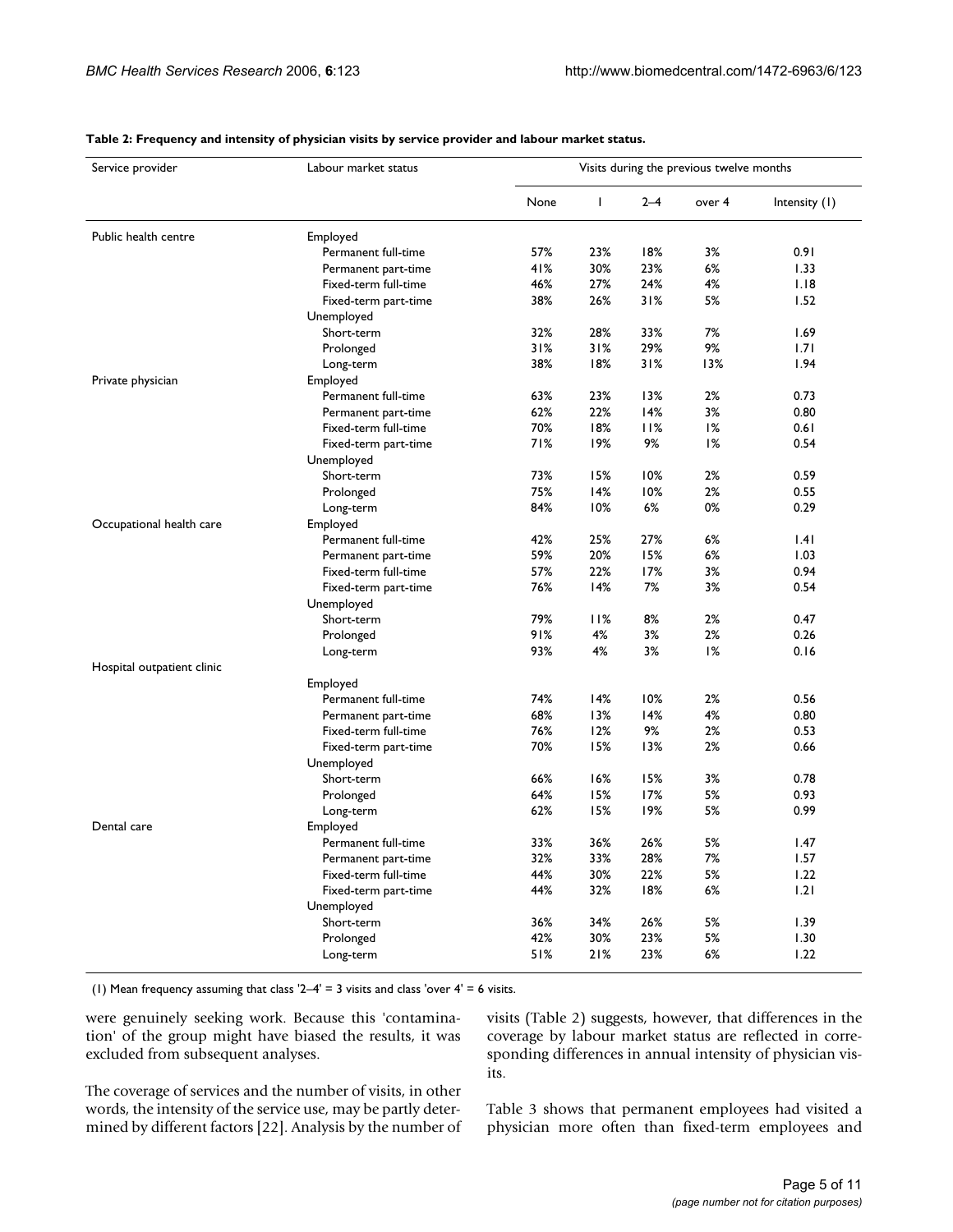| Labour market status | Coverage(1) | Adjustments         |                          |                                |                       |  |  |
|----------------------|-------------|---------------------|--------------------------|--------------------------------|-----------------------|--|--|
|                      |             | None                | + socio-demographics (2) | $(2)$ + perceived health $(3)$ | $(2)$ + disease $(4)$ |  |  |
| Employed             |             |                     |                          |                                |                       |  |  |
| Permanent full-time  | 94%         |                     |                          |                                |                       |  |  |
| Permanent part-time  | 95%         | $1.28(0.85 - 1.93)$ | $0.99(0.65 - 1.52)$      | $0.86(0.56 - 1.32)$            | $0.82(0.57 - 1.18)$   |  |  |
| Fixed-term full-time | 91%         | $0.68(0.56 - 0.83)$ | $0.67(0.55 - 0.83)$      | $0.64(0.51 - 0.79)$            | $0.66(0.54 - 0.79)$   |  |  |
| Fixed-term part-time | 89%         | $0.58(0.43 - 0.84)$ | $0.51(0.35 - 0.74)$      | $0.46(0.31 - 0.68)$            | $0.47(0.33 - 0.66)$   |  |  |
| Unemployed           |             |                     |                          |                                |                       |  |  |
| Short-term           | 92%         | $0.73(0.48 - 1.08)$ | $0.69(0.46 - 1.04)$      | $0.60(0.40-0.91)$              | $0.63(0.43 - 0.93)$   |  |  |
| Prolonged            | 87%         | $0.48(0.32 - 0.73)$ | $0.47(0.31 - 0.71)$      | $0.35(0.23 - 0.54)$            | $0.43(0.29 - 0.63)$   |  |  |
| Long-term            | 80%         | $0.28(0.19 - 0.40)$ | $0.29(0.20 - 0.43)$      | $0.22(0.15-0.33)$              | $0.25(0.18-0.36)$     |  |  |

**Table 3: Coverage and odds ratios for a visit according to labour market status.**

(95% confidence intervals without adjustments, with adjustment for socio-demographic factors and with adjustments for health and for disease)

(1) Per cent of respondents with one or more physician visits during the previous twelve months in a public health centre or occupational health care or private services or hospital outpatient clinic or dental services

(2) Gender, age and further education

(3) Self-rated health, breathlessness and depression

(4) Self-reported disease diagnosed by a physician

Interactions with labour market status of the variables included in model  $(2) + (3)$ :

age, p = 0.103

self-rated health, p = 0.997 sex,  $p = 0.446$ breathlessness,  $p = 0.499$ 

education,  $p = 0.398$ 

depression,  $p = 0.315$ 

markedly more often than the unemployed. These differences widened after adjustment for medical need, in particular when perceived health was used as an indicator of need. For example, the odds ratio for a visit was 4 times lower (odds ratio 0.25) for the long-term unemployed than for employees with a full-time permanent contract. The absence of significant interactions suggests that these findings are not dependent on age, gender or education. Further analysis, which separated respondents without disease from those with disease (Table 4), showed that the coverage differences were similar in both subgroups among the employed respondents and among the longterm unemployed, whereas the differences were smaller among those having a disease combined with short-term or prolonged unemployment. Even in these cases, however, the odds ratios were under 1, and according to the interaction test, the difference between the subgroups with and without illness was non-significant (p-value 0.422).

Table 5 presents the association between labour market status and coverage of the services according to sectors of health care. After adjustment for medical need (as measured with perceived health), the odds ratios of a visit to public primary health care were 1.4–1.8 times higher for non-permanent employees than for full-time permanent employees, and the corresponding odds ratios for the unemployed were 1.8–2.4. As might be expected, the probability of visits to occupational health care was lower the more peripheral the labour market status, and a similar although less pronounced pattern was seen in the use of private physicians' services. Visits to hospital outpatient clinics tended to be more common among the unemployed, but the differences were non-significant in all groups. Odds ratios for visits to dentists were generally low, and significant marginalisation from dental health care was seen among fixed-term employees and among the long-term unemployed.

Finally, we focused the analysis on respondents who reported a cardiovascular and/or respiratory disease and on those who reported a musculoskeletal disease, and concentrated on the coverage of visits to physicians in primary health care (i.e. in public health centre and occupational health care and private services) and to hospital outpatient clinics (i.e. to specialised secondary health care). Except for the group with prolonged unemployment and musculoskeletal disease, the odds ratios revealed that the non-permanent employees and the unemployed visit primary health care less often, while there is a tendency towards more visits to hospital outpatient clinics (Table 6).

### **Discussion**

Our study aimed to seek potential differences in the use of ambulatory physician services between people in different employment situations. The higher coverage of services among permanent full-time employees compared with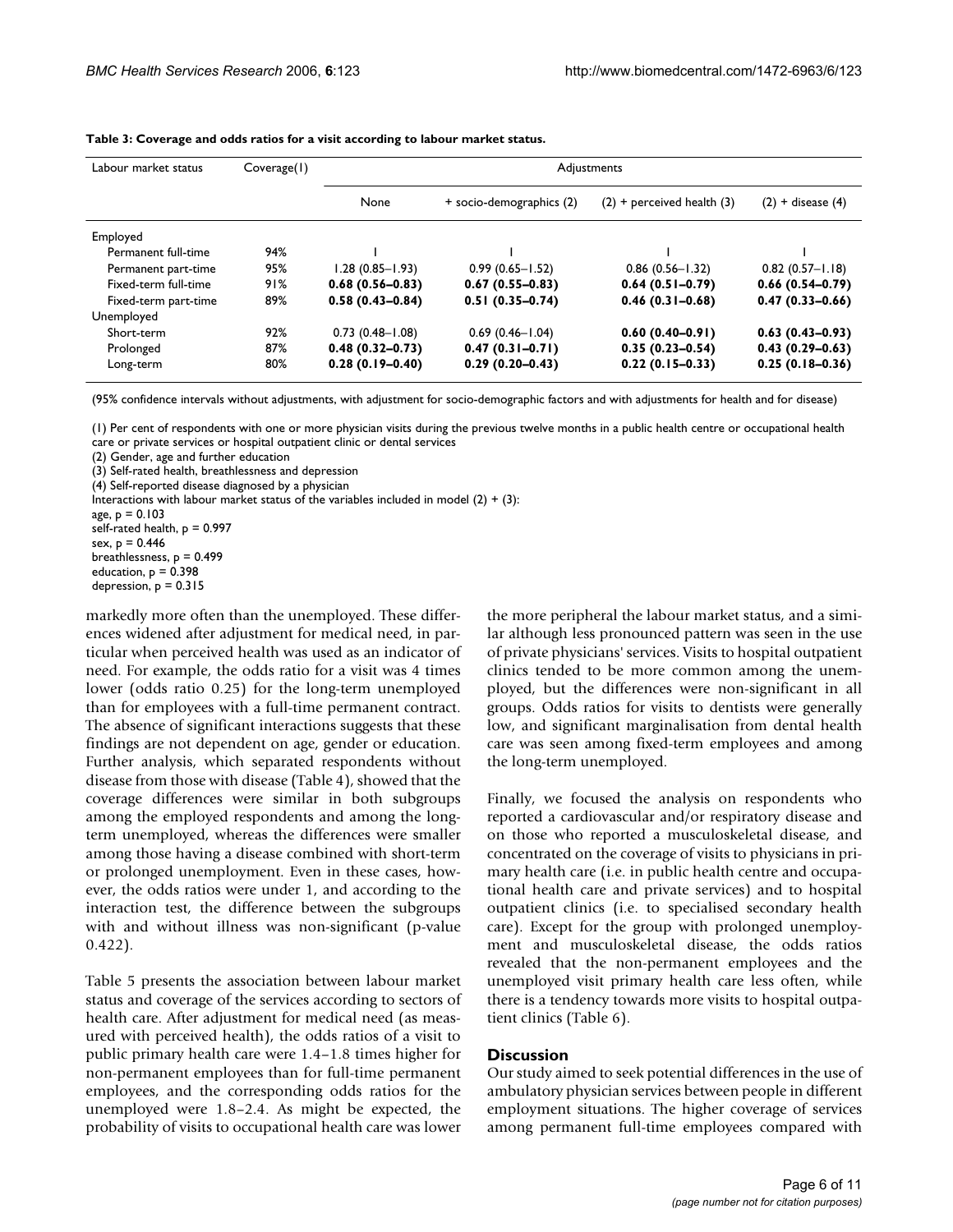| Labour market status |              | No disease          | <b>Disease</b> |                     |  |
|----------------------|--------------|---------------------|----------------|---------------------|--|
|                      | Coverage (1) | Odds ratio          | Coverage (1)   | Odds ratio          |  |
| Employed             |              |                     |                |                     |  |
| Permanent full-time  | 90%          |                     | 96%            |                     |  |
| Permanent part-time  | 91%          | $0.82(0.50 - 1.33)$ | 96%            | $0.84(0.48 - 1.47)$ |  |
| Fixed-term full-time | 88%          | $0.66(0.52 - 0.83)$ | 94%            | $0.65(0.46 - 0.91)$ |  |
| Fixed-term part-time | 84%          | $0.45(0.29 - 0.70)$ | 93%            | $0.51(0.29 - 0.88)$ |  |
| Unemployed           |              |                     |                |                     |  |
| Short-term           | 84%          | $0.49(0.31 - 0.79)$ | 96%            | $0.98(0.48 - 2.03)$ |  |
| Prolonged            | 76%          | $0.31(0.19-0.51)$   | 94%            | $0.67(0.33 - 1.35)$ |  |
| Long-term            | 67%          | $0.23(0.13 - 0.39)$ | 86%            | $0.27(0.17-0.44)$   |  |

#### **Table 4: Coverage and odds ratios.**

Coverage and odds ratios (95% confidence intervals adjusted for age, sex and further education) for a physician visit according to labour market status in participants without and with self-reported disease diagnosed by a physician.

(1) Per cent of respondents with one or more physician visits during the previous twelve months in a public health centre or occupational health care or private services or hospital outpatient clinic or dental services

other employees and the unemployed could not be attributed to needs arising from medical conditions or health impairments; on the contrary, the analyses showed a greater inequality between this group and the people occupying less stable labour market status when adjusted for clinical need. According to the analysis by service sector, permanent employees visited workplace physicians and private physicians more frequently, whereas fixedterm employees and the unemployed used public GP services. Corresponding differences were present but less pronounced in dental care. With ambulatory hospital visits no differences between employment statuses were found.

#### *Reasons for inequality*

Our results are in line with previous Finnish studies showing an increase in visits to physicians after re-employment [4] and a higher frequency of visits to public primary health care among the unemployed [9]. Although previous studies (e.g. [23]) have reported socioeconomic inequality in Finnish hospital care, we found no evidence of this in ambulatory hospital visits. However, these studies concern quantity and quality of inpatient care, and our results, in fact, do not contradict their findings.

One explanation for our results is evidently the more comprehensive health service spectrum available to permanent full-time employees: in addition to GPs (in public health centres) they commonly have access to the occupational health care physician of the workplace, and they can also afford to visit various specialists (including dentists) in the private sector. From the perspective of the individual client the services certainly have additional value, but from the perspective of society the health care serving permanent employees may involve inappropriate and uneconomic overlapping.

The results concerning participants with a diagnosed disease also prompt the question of whether the coverage differences indicate marginalisation of the unemployed and fixed-term employees or medically unnecessary visits to physicians among permanent employees which may be related to employment. If we assume that absence of disease equals medical need of services the figures of Table 4 support the latter conclusion. If we assume that presence of disease equals the need, the former conclusion also gets support, in particular as regards fixed-term employees and the long-term unemployed. Thus, the answer would be 'both'. The reasoning is, however, complicated by the possibility of reverse causality, in other words, one cannot have a 'disease diagnosed by a physician' without visiting a physician, and the disease reported in the questionnaire may in fact be a consequence of the visit. Reverse causality might explain why adjustment for perceived health in the analyses of Table 3 lowers the odds ratios more than adjustment for disease.

The analysis of participants with cardiorespiratory and musculoskeletal problems serves to develop the discussion. According to national Current Care Guidelines, people with a chronic disease – in particular a cardiovascular or respiratory disease – should visit a physician at least once a year. No visit during twelve months therefore indicates obvious underuse of health services, or marginalisation from clinically relevant care. Table 6 illustrates that this is the case with fixed-term employees as well as with the unemployed. Moreover, the figures show that visits to health centres only partially compensate the inequality in use of primary health care created by occupational health and private services. The relatively high frequency of hospital outpatient visits made by these groups may also be interpreted as a compensatory action, but it may also indi-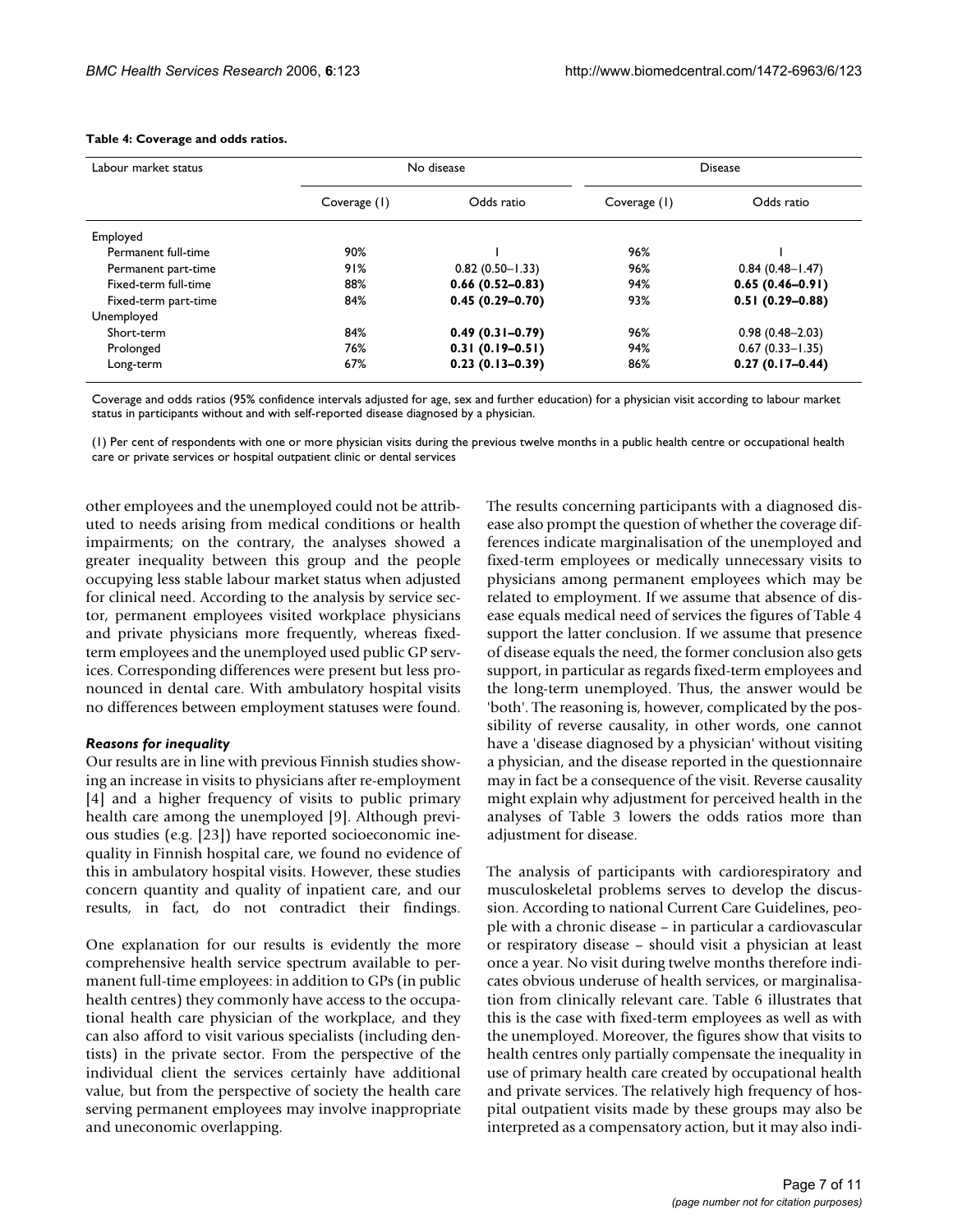|                      |              | Public health centre       |              | Occupational health care | Private services |                     |  |
|----------------------|--------------|----------------------------|--------------|--------------------------|------------------|---------------------|--|
| Labour market status | Coverage (1) | Odds ratio                 | Coverage (1) | Odds ratio               | Coverage (1)     | Odds ratio          |  |
| Employed             |              |                            |              |                          |                  |                     |  |
| Permanent full-time  | 43%          |                            | 58%          |                          | 37%              |                     |  |
| Permanent part-time  | 59%          | $1.56(1.27 - 1.91)$        | 41%          | $0.45(0.37-0.55)$        | 38%              | $0.83(0.67 - 1.02)$ |  |
| Fixed-term full-time | 54%          | $1.47(1.30 - 1.67)$        | 42%          | $0.52(0.46 - 0.59)$      | 30%              | $0.73(0.64 - 0.84)$ |  |
| Fixed-term part-time | 62%          | $1.74(1.36 - 2.23)$        | 24%          | $0.22(0.17-0.29)$        | 29%              | $0.62(0.45 - 0.81)$ |  |
| Unemployed           |              |                            |              |                          |                  |                     |  |
| Short-term           | 68%          | $2.34(1.81 - 3.03)$        | 23%          | $0.22(0.17-0.29)$        | 27%              | $0.59(0.45 - 0.77)$ |  |
| Prolonged            | 69%          | $2.16(1.59 - 2.95)$        | 9%           | $0.06(0.04 - 0.10)$      | 25%              | $0.52(0.37 - 0.74)$ |  |
| Long-term            | 62%          | $1.63$ (1.19-2.25)         | 7%           | $0.05(0.03 - 0.08)$      | 16%              | $0.32(0.21 - 0.49)$ |  |
|                      |              | Hospital outpatient clinic | Dental care  |                          |                  |                     |  |
| Labour market status | Coverage (1) | Odds ratio                 | Coverage (1) | Odds ratio               |                  |                     |  |
| Employed             |              |                            |              |                          |                  |                     |  |
| Permanent full-time  | 26%          |                            | 66%          |                          |                  |                     |  |
| Permanent part-time  | 34%          | $1.06(0.85 - 1.32)$        | 65%          | $0.84(0.68 - 1.03)$      |                  |                     |  |
| Fixed-term full-time | 24%          | $0.90(0.78 - 1.04)$        | 56%          | $0.77(0.68 - 0.88)$      |                  |                     |  |
| Fixed-term part-time | 30%          | $1.04(0.79 - 1.36)$        | 55%          | $0.69(0.54 - 0.88)$      |                  |                     |  |
| Unemployed           |              |                            |              |                          |                  |                     |  |
| Short-term           | 36%          | $1.27(0.97 - 1.65)$        | 62%          | $0.92(0.72 - 1.18)$      |                  |                     |  |
| Prolonged            | 36%          | $1.13(0.83 - 1.55)$        | 57%          | $0.75(0.56 - 1.01)$      |                  |                     |  |
| Long-term            | 39%          | $1.20(0.86 - 1.68)$        | 48%          | $0.47(0.34 - 0.64)$      |                  |                     |  |

#### **Table 5: Coverage and odds ratios.**

Coverage and odds ratios (95 % confidence intervals adjusted for gender, age, further education, self-rated health, breathlessness and depression) for a visit according to labour market status and service sector.

(1) Per cent of respondents with one or more physician visits during the previous twelve months

cate the need for more frequent specialist consultations because of a more severe condition. Finally, the conclusions remain uncertain since we do not know whether the visits had been made due to reported diseases or some other health problem.

In all, the study found considerable differences in the use of ambulatory physician services between people with different labour market statuses, and these differences grew when the mismatch between health status and use of services was taken into account. In particular, the health care of the long-term unemployed seems to be inadequate.

In the Finnish health service system, fixed-term employees and unemployed people seem to end up as clients of public health centres rather than any other sectors. The GPs in public health centres have received training to meet the needs of various client groups, but the question can still be raised as to whether they are aware of the specificity of their working-age clientele, whether they are competent, and whether postgraduate medical education should be available for handling the health problems of patients in more or less 'atypical' career situations.

The results may also reflect the importance of labour market status as a non-medical factor influencing health service need. It is evident that the care-seeking decisions of the unemployed are affected by less immediate needs to justify the sick role. In the case of a fixed-term or a part-time employee there may be reluctance to adopt the sick role, as it may risk the job contract or future career. The frequency and the nature of medical consultations may also differ due to differences in clinical needs such as symptom alleviation and rehabilitation. The need to optimise physical and mental fitness is probably more urgent in working life than in the everyday life of an unemployed individual, and feelings of hopelessness and indolence may affect the priority and perception of seeking health care. Moreover, an unemployed individual who feels ill may be reluctant to consult a physician for fear that the moral connotations of the employment situation become explicit, or for fear that a document of poor health may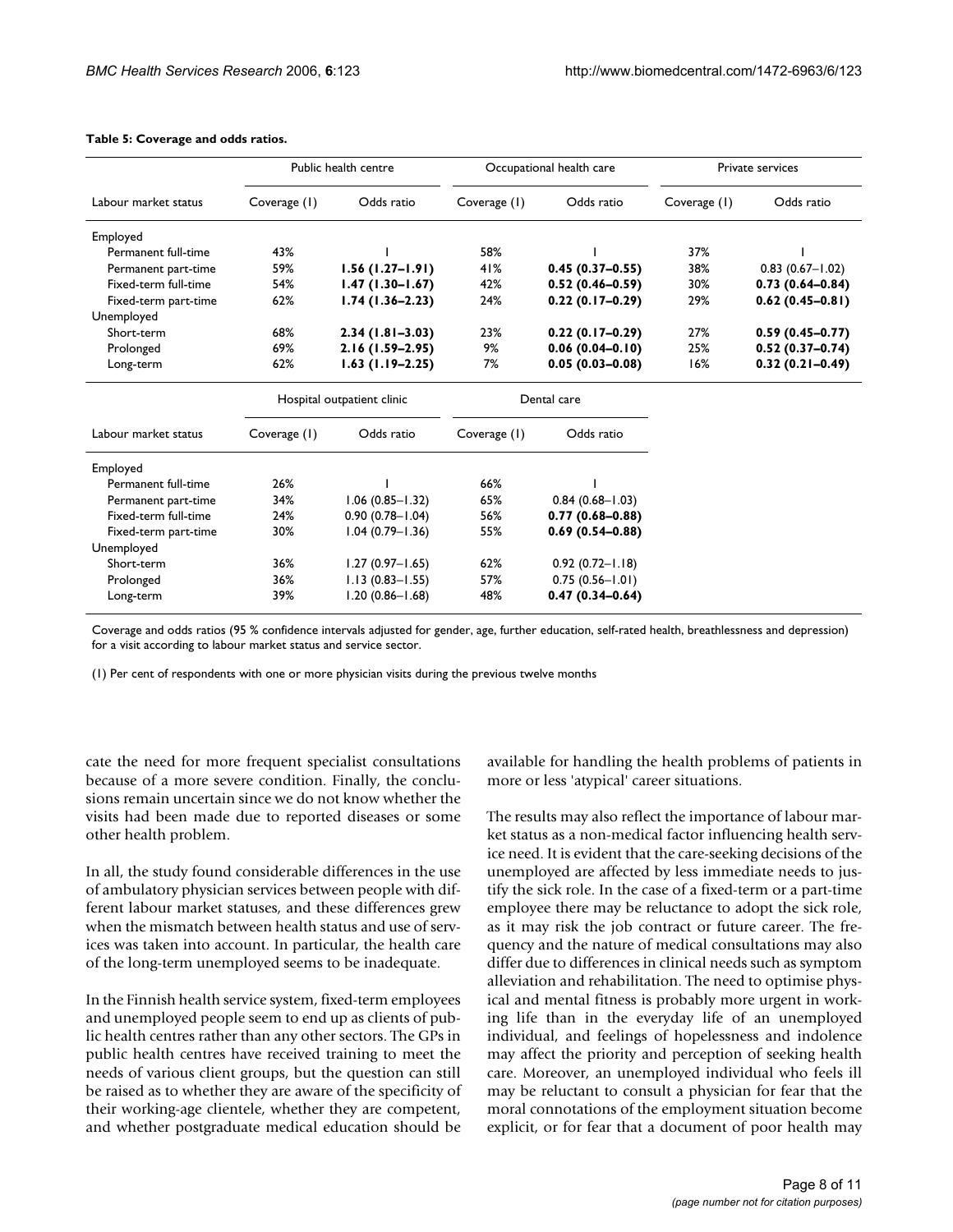|                      |                     | Cardiorespiratory disease |                            |                     | Musculoskeletal disease |                     |                            |                     |
|----------------------|---------------------|---------------------------|----------------------------|---------------------|-------------------------|---------------------|----------------------------|---------------------|
| Labour market status | Primary health care |                           | Hospital outpatient clinic |                     | Primary health care     |                     | Hospital outpatient clinic |                     |
|                      | Coverage (1)        | Odds ratio                | Coverage (1)               | Odds ratio          | Coverage (1)            | Odds ratio          | Coverage (1)               | Odds ratio          |
| Employed             |                     |                           |                            |                     |                         |                     |                            |                     |
| Permanent full-time  | 93%                 |                           | 37%                        |                     | 91%                     |                     | 36%                        |                     |
| Permanent part-time  | 94%                 | $0.89(0.44 - 1.79)$       | 47%                        | $1.36(0.96 - 1.94)$ | 89%                     | $0.69(0.42 - 1.15)$ | 43%                        | $1.25(0.91 - 1.72)$ |
| Fixed-term full-time | 85%                 | $0.46(0.31 - 0.67)$       | 37%                        | $1.00(0.76 - 1.32)$ | 89%                     | $0.77(0.51 - 1.16)$ | 38%                        | $1.07(0.82 - 1.40)$ |
| ixed-term part-time  | 85%                 | $0.38(0.20 - 0.73)$       | 40%                        | $1.06(0.66 - 1.71)$ | 84%                     | $0.49(0.27 - 0.91)$ | 44%                        | $1.33(0.85 - 2.09)$ |
| Unemployed           |                     |                           |                            |                     |                         |                     |                            |                     |
| Short-term           | 92%                 | $0.71(0.32 - 1.60)$       | 43%                        | 1.26 (0.78-2.03)    | 84%                     | $0.46(0.34 - 0.88)$ | 51%                        | $1.49(0.92 - 2.42)$ |
| Prolonged            | 83%                 | $0.33(0.17-0.65)$         | 48%                        | $1.51(0.90 - 2.53)$ | 94%                     | $1.50(0.54 - 4.17)$ | 45%                        | $1.33(0.80 - 2.20)$ |
| Long-term            | 85%                 | $0.38(0.19 - 0.75)$       | 50%                        | 1.57 (0.96-2.58)    | 81%                     | $0.48(0.25 - 0.92)$ | 55%                        | $2.27(1.37-3.76)$   |

### **Table 6: Coverage and odds ratios.**

Coverage and odds ratios (95 % confidence intervals adjusted for gender, age and further education) for a visit in primary health care (public health centre or occupational health care or private services) and in hospital outpatient clinic according to labour market status in participants having a cardiorespiratory disease and in participants having a musculoskeletal disease diagnosed by a physician.

(1) Per cent of respondents with one or more physician visits during the previous twelve months

have an unfavourable influence on employment prospects. Correspondingly, non-permanent employees may perceive increased job insecurity to be a consequence of seeking health care.

The Finnish practice of sickness absence certification generates a need for 'clinically unnecessary' visits, in particular among permanent employees, who have more sickness absences than non-permanent ones [24]. The unemployed are also expected to present a certificate for being 'absent from the dole' when ill, although they seldom do this and, then, only in cases of longstanding disability.

#### *Sociological viewpoints*

Certification of sickness absence is a concrete example of health care functioning as an institution of social control [25]. As a part of society, health care, and in particular occupational health care, is bound to serve society's dominant ideas and values. In Western capitalist societies the comprehensive health services of the permanently employed core work force may be interpreted not only as benevolent promotion of their wellbeing, but also as exploitative maintenance of their production capacity. Correspondingly, the buffer work force and the unemployed could be seen as marginalised from these services because their contribution to the production – and consumption – of commodities is less important. On the other hand, in an employment society unemployment is perceived as deviance, but for an individual it also means 'freedom' from work. Indeed, the present findings are consistent with the possibility that unemployment may free an individual from unnecessary medicalisation and the domination associated with it, as well as iatrogenic health problems.

As well as viewing the relationship of medical encounter with labour market status in terms of conflict theory, it can be considered through a number of less macrosociological and less structural frameworks. The analogy of the sick role with the role of the unemployed is obvious. An unemployed citizen has also failed to comply with social expectations, is dysfunctional for the social system, and needs to be controlled and regulated. The role of unemployed legitimates withdrawal from a social obligation – in other words work – and the unemployed individual is exempted from responsibility, that is to say (s)he is not blamed for his/her inability to keep or get a job. However, these rights are granted only on condition that (s)he shows motivation and co-operates in getting reemployed. (S)he is required to utilise relevant employment services and enrol as a job seeker at the labour force bureau. It is evident that illness and unemployment, when occurring simultaneously, have a new significance for an individual, but we may also ask whether the roles are partly interchangeable, in particular in the case of chronic illness and/or unemployment. Thus, we may ask whether health services and employment policy services are separate or partly alternative social systems for adapting deviant individuals. Furthermore, 'double deviance' on the part of the client may impact on the practices of professionals providing health and employment services.

The above analogy is by no means specific to the Parsonian, structural-functionalist framework. Utilising the Foucauldian concepts [26] health as well as employment services are constituents of the 'panopticon', or the set of social institutions used for the surveillance of citizens and for the execution of expertise and professional power. Indeed, the relative marginalisation of the unemployed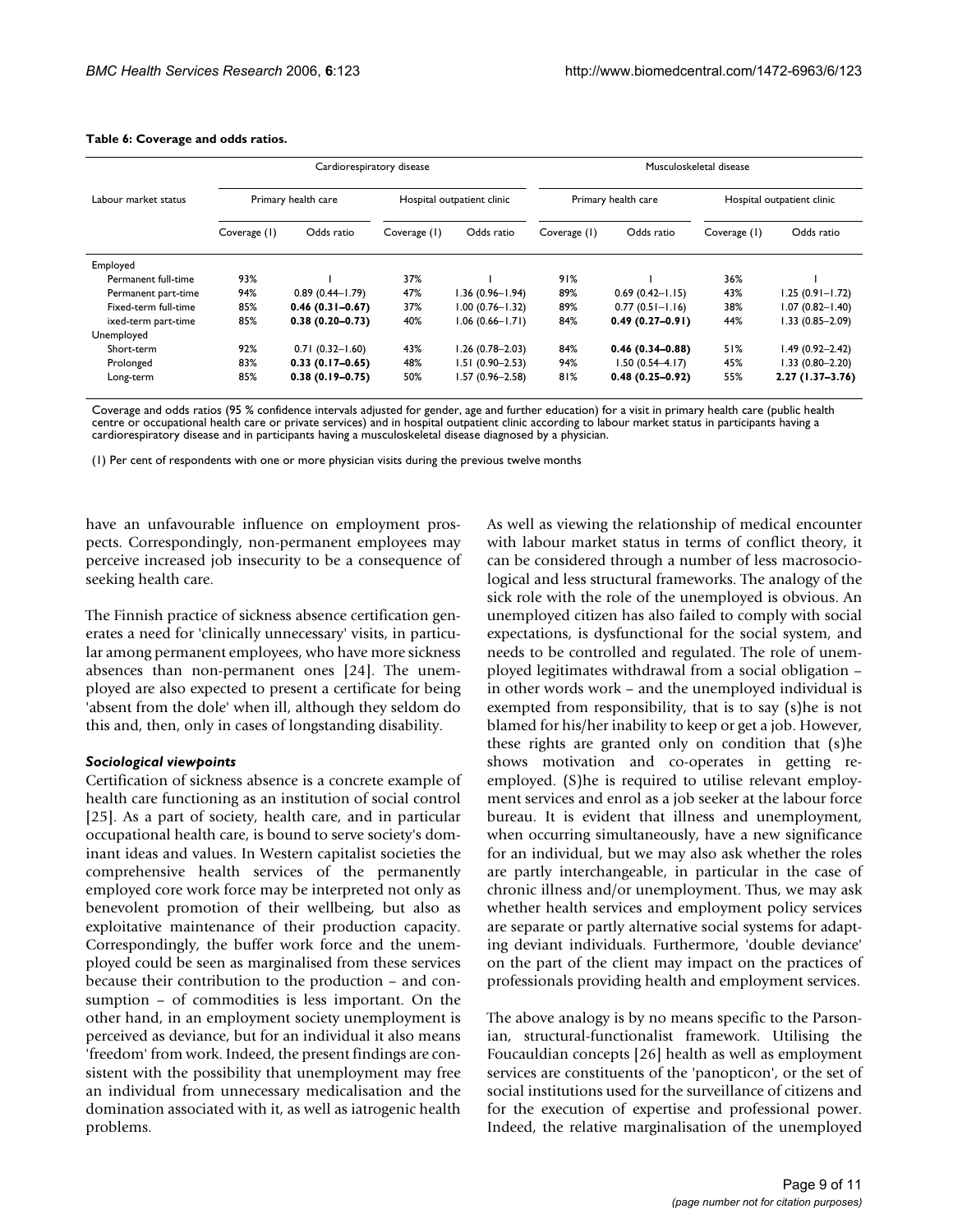from the health services may partly indicate that they tend to avoid medicalisation of their problems, and that they also have more freedom with regard to the sick role and to the social control and surveillance carried out by the health care institutions.

### *Methodology*

Physician consultation is both quantitatively and qualitatively the most important contact between an ill citizen and the health care system. There are also contacts with nurses, physiotherapists, psychotherapists and other health professionals, as well as with unofficial service providers, but it is unlikely that differences in the use of these services compensated the differences observed in this study. Rather, nurse contacts are most common in occupational health care, and there are also a large number of physiotherapists.

The investigation regarding visits to physicians in specified organisations may omit some contacts such as those taking place in student health services and military health care, but the vast majority of these groups were excluded from the study. Thus, the rate of visits to physicians used in this study may be considered a valid measure for the use of and access to health care.

Studies show that respondents remember recent visits to physicians fairly well, and that there is no association between demographic or health variables and the tendency towards discrepancy between self reported and registered visit rates [27].

With a response rate of 80% it is reasonable to assume that the respondents represent the population recruited in the HeSSup study and the follow-up. The low participation at baseline is analysed in detail elsewhere [28]: the unemployment rate of the participants differed significantly from the expected (8.6% vs. 9.3%, odds ratio 0.92, confidence interval 0.88–0.97), but in the light of absolute figures this, as well as the differences in sex, marital status, education and indicators of health, could be considered as acceptable. Moreover, the proportion of unemployed respondents (6.9%) corresponded fairly well to the falling national unemployment figures [29] at the time of the second phase survey. Thus, although we cannot be sure that the respondents were a representative sample of the Finnish population, we may reasonably conclude that the sample was not too biased from the viewpoint of our study questions.

Smaje and Le Grand [17] present an in-depth discussion of the factors affecting the utilisation of health services, in particular of medical need as a confounding factor in comparisons of utilisation among population groups. The multivariate analysis applied in this study is similar to

Smaje and Le Grand's model with the exception that, instead of ethnicity, our grouping was based on labour market status. We controlled separately for perceived health and reported disease as factors affecting service need. The results lend support to earlier evidence that people may be more likely to report long-term illness if they have recently visited a physician [30]. Therefore, adjustment merely for reported disease as a measure of medical need might bias the analysis. This is why perceived health may be considered as a better indicator of the clinical need for services. Utilisation of three variables – in addition to self-rated general health, breathlessness and depression – makes the adjustment more comprehensive than in previous studies, although the results were quite similar (odds ratios not shown) when these variables were introduced separately into the analyses.

### **Conclusion**

Several socioeconomic differences, such as variations in income, in quality of housing, in education and even in health, are generally accepted as parts of the 'natural' hierarchy of society. There is, however, wide agreement that inequality in the access to health services is unacceptable. In other words, the principle of horizontal equity in health care delivery implies that people in equal need of care are treated equally. This survey study of the workingage population revealed details regarding the inequity of Finnish health services which were stated in the OECD reports [16,31]. The principal reasons for the inequity may lie in the funding channels and associated structures of the health services.

If the health service structure is taken as given, we may conclude that atypical employment and unemployment mean a decreased burden on the Finnish ambulatory health service system as a whole. However, the burden of public primary health care obviously depends on fluctuations in the unemployment rates and in atypical employment. In order to decrease the inequity of health services, health centres should be provided with adequate resources. Moreover, particular services should be developed, that aim to establish and maintain contact with the most marginal groups in the labour market and meet their specific service needs.

There is no previous research on the use of health services by employees with atypical contracts, and in studies of the unemployed they are commonly merged with either the employed or the unemployed. The present Finnish study should therefore be considered as a starting point for further studies about associations between labour market status and health service use. There are both health policy based and science based reasons for studies comparing internationally the access to health services of employee